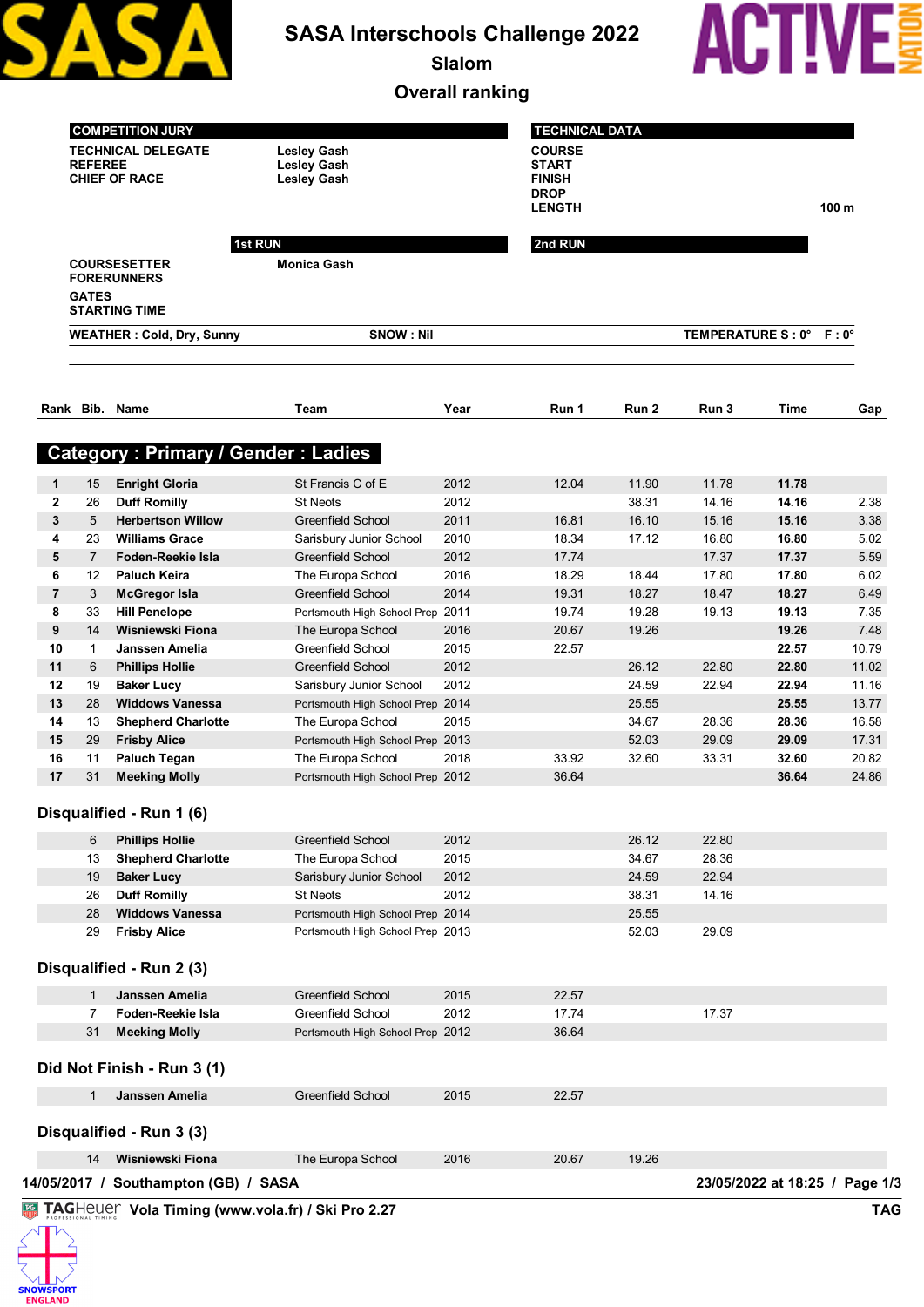#### **SASA Interschools Challenge 2022 Slalom Overall ranking**

| Rank Bib. |    | Name                   | Team                             | Year | Run 1 | Run 2 | Run 3 | Time | Gap |
|-----------|----|------------------------|----------------------------------|------|-------|-------|-------|------|-----|
|           | 28 | <b>Widdows Vanessa</b> | Portsmouth High School Prep 2014 |      |       | 25.55 |       |      |     |
|           | 31 | Meeking Molly          | Portsmouth High School Prep 2012 |      | 36.64 |       |       |      |     |

# **15 Category : Primary / Gender : Men**

| 1                          | 21 | <b>Hillier Jack</b>           | Sarisbury Junior School  | 2011 | 12.62 | 12.44 | 12.62 | 12.44 |       |
|----------------------------|----|-------------------------------|--------------------------|------|-------|-------|-------|-------|-------|
| $\mathbf{2}$               | 54 | <b>Shepard George</b>         | St John's College        | 2010 | 16.98 | 16.79 | 16.23 | 16.23 | 3.79  |
| 3                          | 10 | <b>Rhoades William</b>        | Greenfield School        | 2011 | 17.92 | 17.02 | 16.74 | 16.74 | 4.30  |
| 4                          | 24 | <b>Egerton Zach</b>           | Sarisbury Junior School  | 2011 | 18.13 | 17.38 | 17.48 | 17.38 | 4.94  |
| 5                          | 20 | <b>Downham-Tucker Charles</b> | Sarisbury Junior School  | 2011 | 19.25 | 18.91 | 17.85 | 17.85 | 5.41  |
| 6                          | 25 | <b>Duff Edison</b>            | <b>St Neots</b>          | 2014 | 30.35 | 18.63 | 18.02 | 18.02 | 5.58  |
| 7                          | 22 | Jeffries Isaac                | Sarisbury Junior School  | 2011 |       | 18.61 |       | 18.61 | 6.17  |
| 8                          | 4  | <b>Foden-Reekie Fergus</b>    | Greenfield School        | 2013 | 19.73 | 19.53 | 19.05 | 19.05 | 6.61  |
| 9                          | 9  | <b>Jackson James</b>          | <b>Greenfield School</b> | 2010 |       | 21.21 | 19.07 | 19.07 | 6.63  |
| 10                         | 18 | <b>Ellis Jack</b>             | Sarisbury Junior School  | 2013 | 22.54 | 20.09 | 19.41 | 19.41 | 6.97  |
| 11                         | 2  | <b>Williams Jamie</b>         | Greenfield School        | 2013 |       | 20.79 | 19.55 | 19.55 | 7.11  |
| 12                         | 16 | <b>Simpson Freddie</b>        | Sarisbury Junior School  | 2013 | 31.19 | 25.24 | 24.44 | 24.44 | 12.00 |
| Disqualified - Run 1 (3)   |    |                               |                          |      |       |       |       |       |       |
|                            | 2  | <b>Williams Jamie</b>         | <b>Greenfield School</b> | 2013 |       | 20.79 | 19.55 |       |       |
|                            | 9  | <b>Jackson James</b>          | Greenfield School        | 2010 |       | 21.21 | 19.07 |       |       |
|                            | 22 | Jeffries Isaac                | Sarisbury Junior School  | 2011 |       | 18.61 |       |       |       |
| Did Not Finish - Run 3 (1) |    |                               |                          |      |       |       |       |       |       |
|                            | 22 | Jeffries Isaac                | Sarisbury Junior School  | 2011 |       | 18.61 |       |       |       |
|                            |    |                               |                          |      |       |       |       |       |       |

## **Category : Secondary / Gender : Ladies**

| 1              | 50 | <b>Rendell Maisie</b>    | Bournemouth School for Girls 2008 |      | 10.91 | 10.65 | 10.60 | 10.60 |      |
|----------------|----|--------------------------|-----------------------------------|------|-------|-------|-------|-------|------|
| $\mathbf{2}$   | 38 | Gupta Lali               | Kings Winchester                  | 2007 | 11.62 | 11.40 | 11.06 | 11.06 | 0.46 |
| 3              | 49 | <b>Hall Ella</b>         | Bournemouth School for Girls 2008 |      | 12.51 | 12.02 | 11.74 | 11.74 | 1.14 |
| 4              | 35 | <b>Hinton Ruby</b>       | St Michael's Middle School        | 2010 | 13.27 | 12.44 | 11.94 | 11.94 | 1.34 |
| 5              | 37 | <b>Munday Macy</b>       | Hounsdown school                  | 2010 |       | 12.17 | 12.58 | 12.17 | 1.57 |
| 6              | 43 | Gair Claudia             | Thornden School                   | 2008 | 13.03 | 13.29 | 12.80 | 12.80 | 2.20 |
| $\overline{7}$ | 41 | <b>Gair Marissa</b>      | <b>Thornden School</b>            | 2010 | 13.74 | 13.34 | 13.22 | 13.22 | 2.62 |
| 8              | 42 | <b>Wilson Amy</b>        | Thornden School                   | 2009 | 14.06 | 13.71 | 13.84 | 13.71 | 3.11 |
| 9              | 44 | <b>Gair Anise</b>        | <b>Thornden School</b>            | 2007 | 14.78 | 14.55 | 14.42 | 14.42 | 3.82 |
| 10             | 47 | <b>Cox Sienna</b>        | Bournemouth School for Girls 2008 |      | 15.91 | 16.73 | 16.09 | 15.91 | 5.31 |
| 11             | 36 | <b>Wilson Grace</b>      | St Michael's Middle School 2009   |      | 16.66 | 15.92 | 16.15 | 15.92 | 5.32 |
| $12 \,$        | 45 | <b>Kunert Amelie</b>     | Thornden School                   | 2007 | 16.36 | 16.00 | 15.98 | 15.98 | 5.38 |
| 13             | 48 | <b>Fletcher Danyella</b> | Bournemouth School for Girls 2009 |      | 17.96 | 17.24 | 16.75 | 16.75 | 6.15 |
| 14             | 53 | Hill Jenna               | Portsmouth High School Senior     | 2009 | 19.68 | 18.90 | 18.87 | 18.87 | 8.27 |
| 15             | 51 | <b>Meeking Daisy</b>     | Portsmouth High School Senior     | 2009 |       |       | 20.00 | 20.00 | 9.40 |
|                |    |                          |                                   |      |       |       |       |       |      |
|                |    |                          |                                   |      |       |       |       |       |      |

#### **Disqualified - Run 1 (2)**

| 37 | Munday Macy                | Hounsdown school              | 2010 | 12.17 | 12.58 |
|----|----------------------------|-------------------------------|------|-------|-------|
| 51 | <b>Meeking Daisy</b>       | Portsmouth High School Senior | 2009 |       | 20.00 |
|    | Did Not Finish - Run 2 (1) |                               |      |       |       |
| 51 | <b>Meeking Daisy</b>       | Portsmouth High School Senior | 2009 |       | 20.00 |